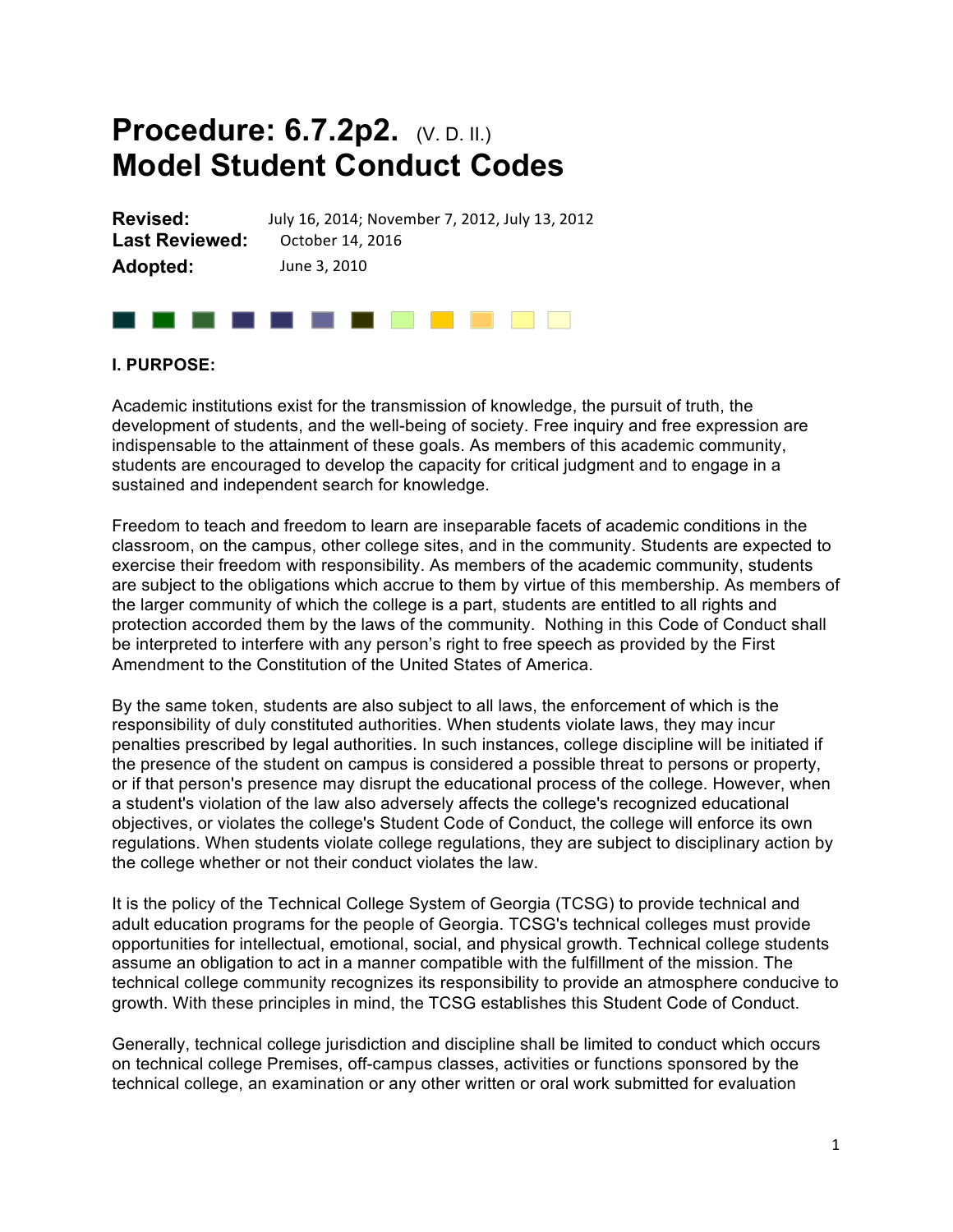and/or a grade, or which otherwise adversely affects members of the technical college community and/or the pursuit of the technical college's objectives.

### **II. RELATED AUTHORITY:**

TCSG Procedure: 6.7.2p1. Student Disciplinary Procedure TCSG Procedure: 6.1.1p. Unlawful Harassment and Discrimination of Students

## **III. APPLICABILITY:**

All technical colleges associated with the Technical College System of Georgia.

#### **IV. DEFINITIONS:**

1) **Faculty Member**: any person hired by a TCSG technical college to conduct teaching, service, or research activities.

2) **Hearing Body**: as defined in the Student Disciplinary Procedure.

3) **Member of the technical college community**: any person who is a student, faculty member, contractor, technical college official or any other person/s involved with the technical college, involved in the community or employed by the technical college.

4) **Policy**: the written regulations of the technical college as found in, but not limited to, the Student Code of Conduct, Student Handbook(s), Residence Hall Handbook(s), technical college Catalog(s), the technical college Policy Manual, and the Policy Manual approved by the State Board for the Technical College System of Georgia.

5) **Student:** all persons taking courses at the technical college, including full-time, part-time, dual enrollment, joint enrollment, non-credit, and credit. Persons who are not officially enrolled for a particular term but who have a continuing relationship with the technical college are also considered "students".

6) **System**: the Technical College System of Georgia or TCSG.

7) **Technical college official**: any person employed by the technical college performing assigned responsibilities on a part-time, full-time or adjunct basis.

8) **Premises:** all land, buildings, facilities, and other property in the possession of or owned, used, or controlled by the technical college (including adjacent streets and sidewalks).

#### **V. ATTACHMENTS:** NONE

#### **VI. PROCEDURE:**

#### **PRESCRIBED CONDUCT**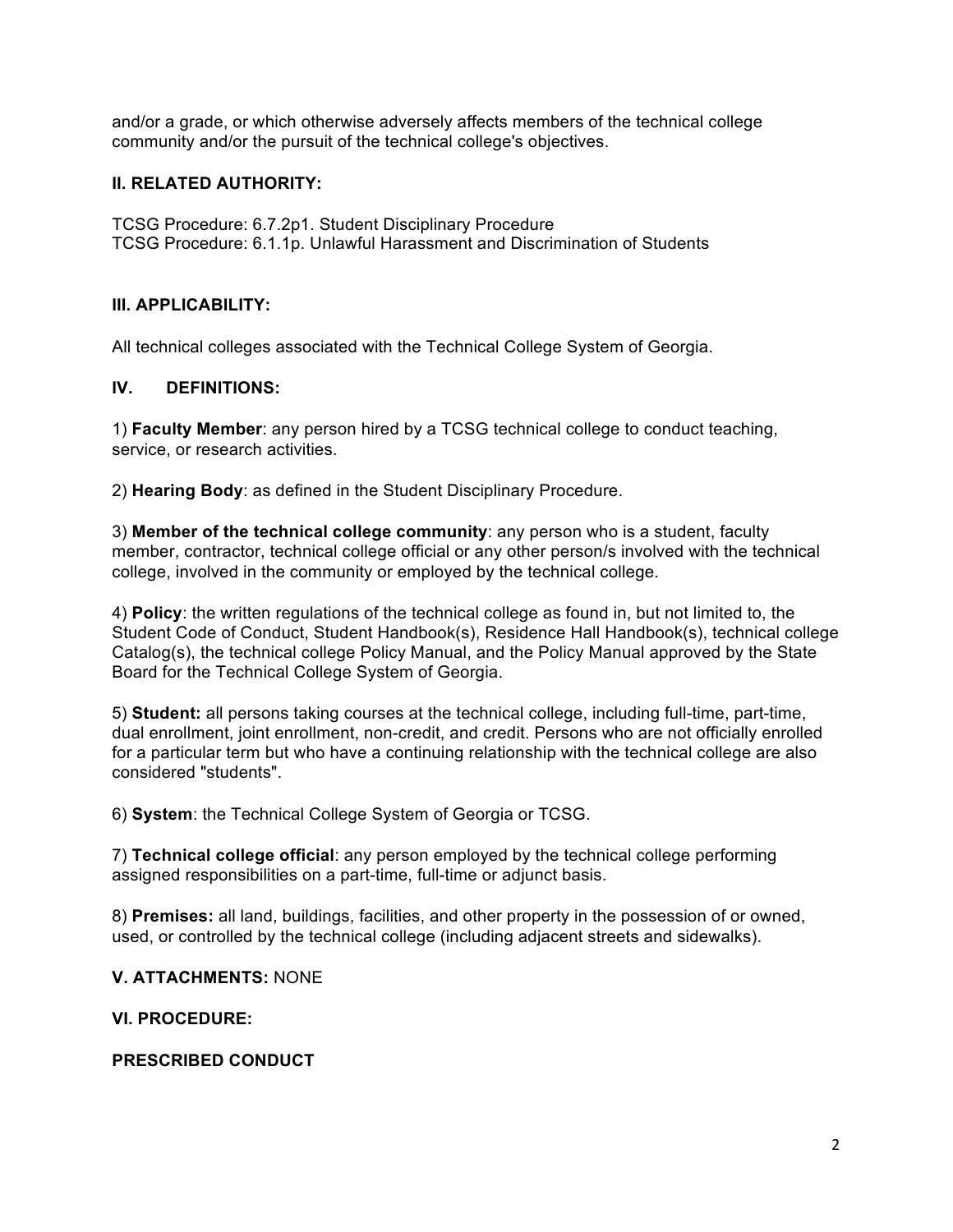Any student found to have committed any of the following types of misconduct is subject to the disciplinary sanctions outlined in the Student Disciplinary Policy and Procedure.

## **A. ACADEMIC**

Academic Misconduct Definitions

Academic Misconduct includes, but is not limited to, the following:

**1. Aiding and Abetting Academic Misconduct:** Knowingly helping, procuring, encouraging or otherwise assisting another person to engage in academic misconduct.

## **2. Cheating:**

**a.** Use and/or possession of unauthorized material or technology during an examination, or any other written or oral work submitted for evaluation and/or a grade, such as tape cassettes, notes, tests, calculators, computer programs, cell phones and/or smart phones, or other electronic devices.

b. Obtaining assistance with or answers to an examination or any other written or oral work submitted for evaluation and/or a grade from another person with or without that person's knowledge.

c. Furnishing assistance with or answers to an examination or any other written or oral work submitted for evaluation and/or a grade to another person.

d. Possessing, using, distributing or selling unauthorized copies of an examination, computer program, or any other written or oral work submitted for evaluation and/or a grade.

e. Representing as one's own an examination or any other written or oral work submitted for evaluation and/or a grade created by another person.

f. Taking an examination or any other written or oral work submitted for evaluation and/or a grade in place of another person.

g. Obtaining unauthorized access to the computer files of another person or agency and/or altering or destroying those files.

h. Obtaining teacher edition text books, test banks, or other instructional materials that are only intended to be accessed by technical college officials, college administrator or faculty member.

## **3. Fabrication**

The falsification of any information or citation in an examination or any other written or oral work submitted for evaluation and/or a grade.

#### **4. Plagiarism**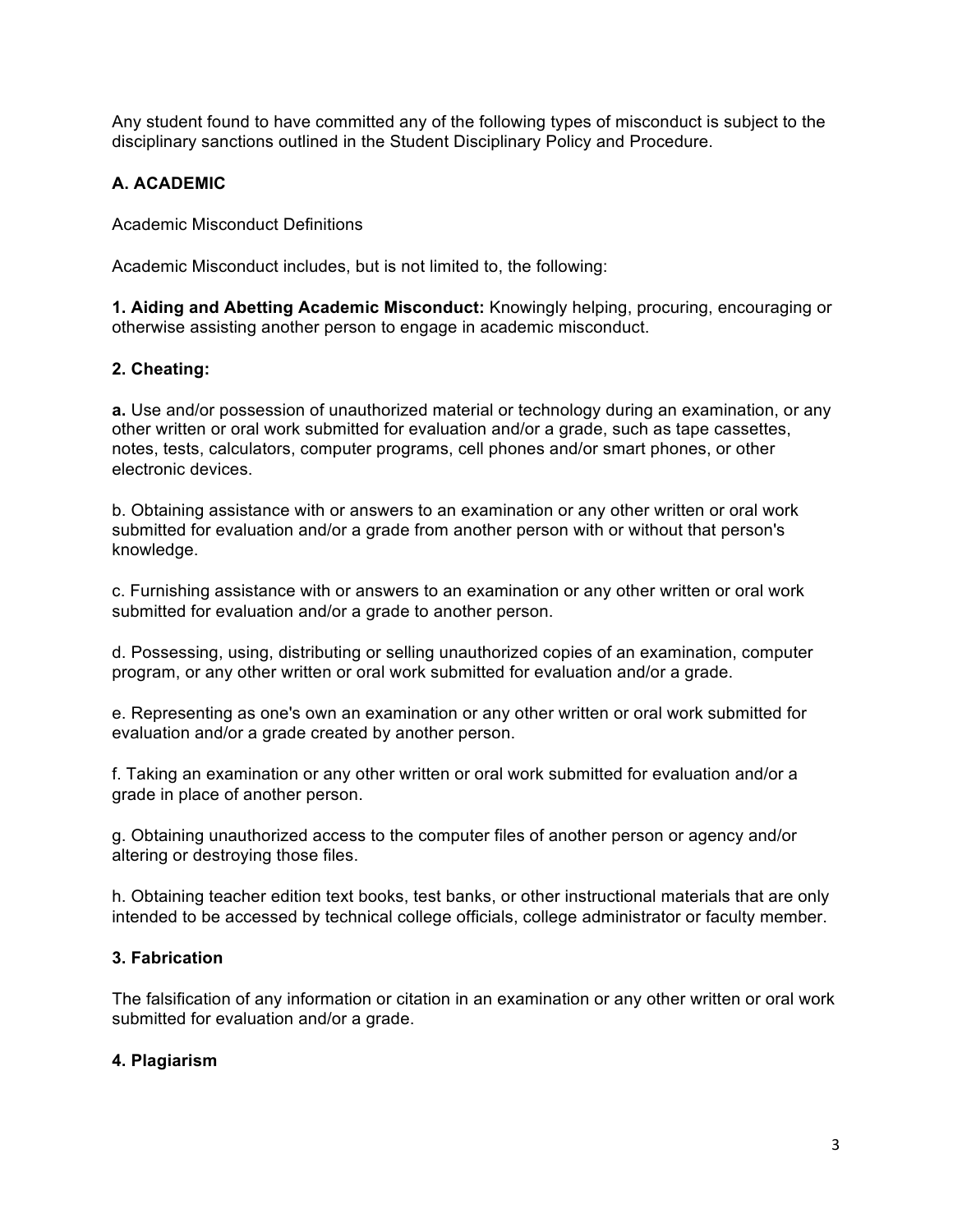a. Submitting another's published or unpublished work in whole, in part or in paraphrase, as one's own without fully and properly crediting the author with footnotes, quotation marks, citations, or bibliographical reference.

b. Submitting as one's own original work, material obtained from an individual or agency without reference to the person or agency as the source of the material.

c. Submitting as one's own original work material that has been produced through unacknowledged collaboration with others without release in writing from collaborators.

## **B. NON-ACADEMIC MISCONDUCT**

Non-Academic Misconduct includes, but is not limited to, the following:

#### **1. Behavior**

a. Indecent Conduct: lewd or indecent conduct ; or distribution of obscene or libelous written or electronic material.

b. Violence: physical abuse of any person (including dating violence, domestic violence or sexual violence) on technical college Premises or at technical college-sponsored or technical college-supervised functions, including physical actions which threaten or endanger the health or safety of any such persons. This includes fighting and/or other disruptive behavior, which includes any action or threat of violence which endangers the peace, safety, or orderly function of the technical college, its facilities, or persons engaged in the business of the technical college. Note: certain physical abuse may also be considered unlawful harassment.

c. Harassment: The technical college prohibits unlawful conduct based on race, color, creed, national or ethnic origin, gender, religion, disability, age, genetic information, political affirmation or belief, disabled veteran, veteran of the Vietnam Era or citizenship status addressed directly to any individual or group that has the purpose or effect of unreasonably and objectively interfering with that individual or group's: (1) performance, (2) work or educational environment or (3) ability to participate in an educational program or activity. The technical college also prohibits stalking, or other behavior which objectively and unreasonably interferes with another's legal rights or creates an objectively intimidating, hostile, or offensive environment. (This also includes the display of or navigation to pornography and other inappropriate websites and materials and inappropriate behavior on social media and/or networking applications.) Impermissible harassment may include verbal, non-verbal and/or physical conduct.

d. Disruption: prohibits activities not otherwise protected by law including the First Amendment to the Constitution of the United States of America, which intentionally obstructs or interrupts teaching, research, administration, disciplinary proceedings or other technical college activities, including public service functions and other duly authorized activities on technical college Premises or at technical college-sponsored activity sites.

e. Failure to Comply: Failure to comply with lawful directions of technical college officials and/or failure to identify oneself to these persons when requested to do so.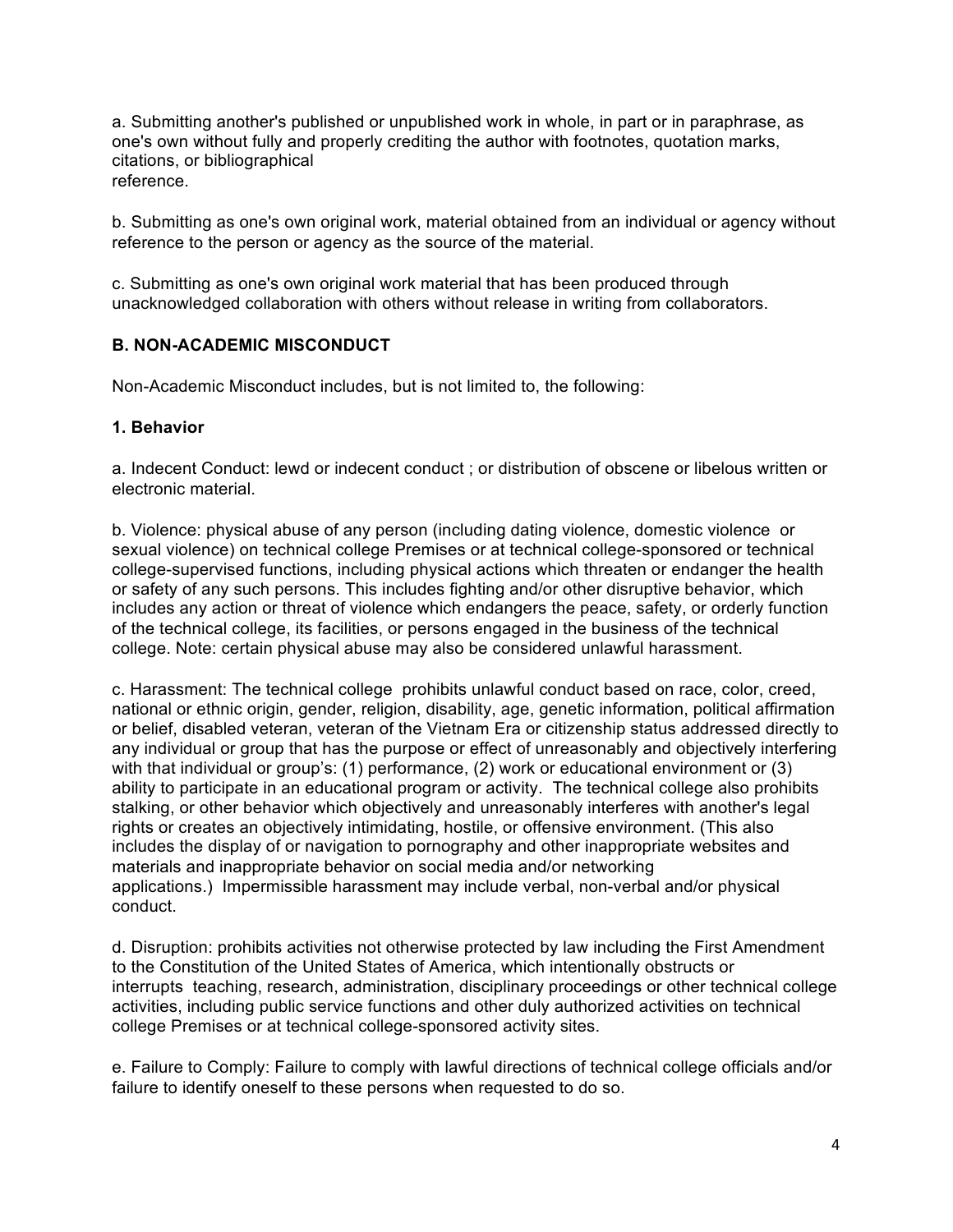#### **2. Professionalism**

a. Personal Appearance: Refer to **Example 2** Technical College Dress Code Policy.

#### **3. Use of Technical College Property**

a. Theft and Damage: prohibits theft of, misuse of, or harm to technical college property, or theft of or damage to property of a member of the technical college community or a campus visitor on technical college Premises or at a technical college function.

b. Occupation or Seizure: illegal occupation or seizure in any manner of technical college property, a technical college Premises, or any portion thereof for a use inconsistent with prescribed, customary, or authorized use.

c. Presence on technical college Premises: prohibits unauthorized entry upon technical college Premises; unauthorized entry into technical college Premises or a portion thereof which has been restricted in use; unauthorized presence in technical college Premises after closing hours; or furnishing false information to gain entry upon technical college Premises.

d. Assembly: prohibits participation in or conducting an unauthorized gathering that objectively threatens or causes injury to person or property or that interferes with free access to technical college facilities or that is unprotected by the First Amendment to the Constitution of the United States of America and objectively harmful, obstructive, or disruptive to the educational process or functions of the technical college.

e. Fire Alarms: prohibits setting off a fire alarm or using or tampering with any fire safety equipment on technical college Premises or at technical college-sponsored activity sites, except with reasonable belief in the need for such alarm or equipment. In the event of a fire alarm sounding, students must evacuate the building unless otherwise directed by a technical college official.

f. Obstruction: prohibits obstruction of the free flow of pedestrian or vehicular traffic on technical college Premises or at technical college sponsored or supervised functions. Refer to Technical College Parking Policy and Regulations.

#### **4. Drugs, Alcohol and Other Substances**

Substances referred to under this policy include all illegal drugs, alcoholic beverages, and misused legal drugs (both prescription and over-the-counter).

a) Alcohol: Students must comply with all state and federal laws regulating alcohol as well as TCSG Policy II.C.6, Alcohol on Campus. Alcoholic beverages may not be served or sold at any student sponsored function. Students being in a state of intoxication on technical college Premises or at technical college-sponsored or supervised functions (including off-campus functions), internships, externships, practicum, clinical sites, co-operative or academic sponsored programs or activities or in a technical college-owned vehicle is prohibited.

b) Controlled substances, illegal drugs and drug paraphernalia: The technical college prohibits possession, use, sale, or distribution of any controlled substance, illegal drugs, or drug paraphernalia except as expressly permitted by law. Any influence which may be attributed to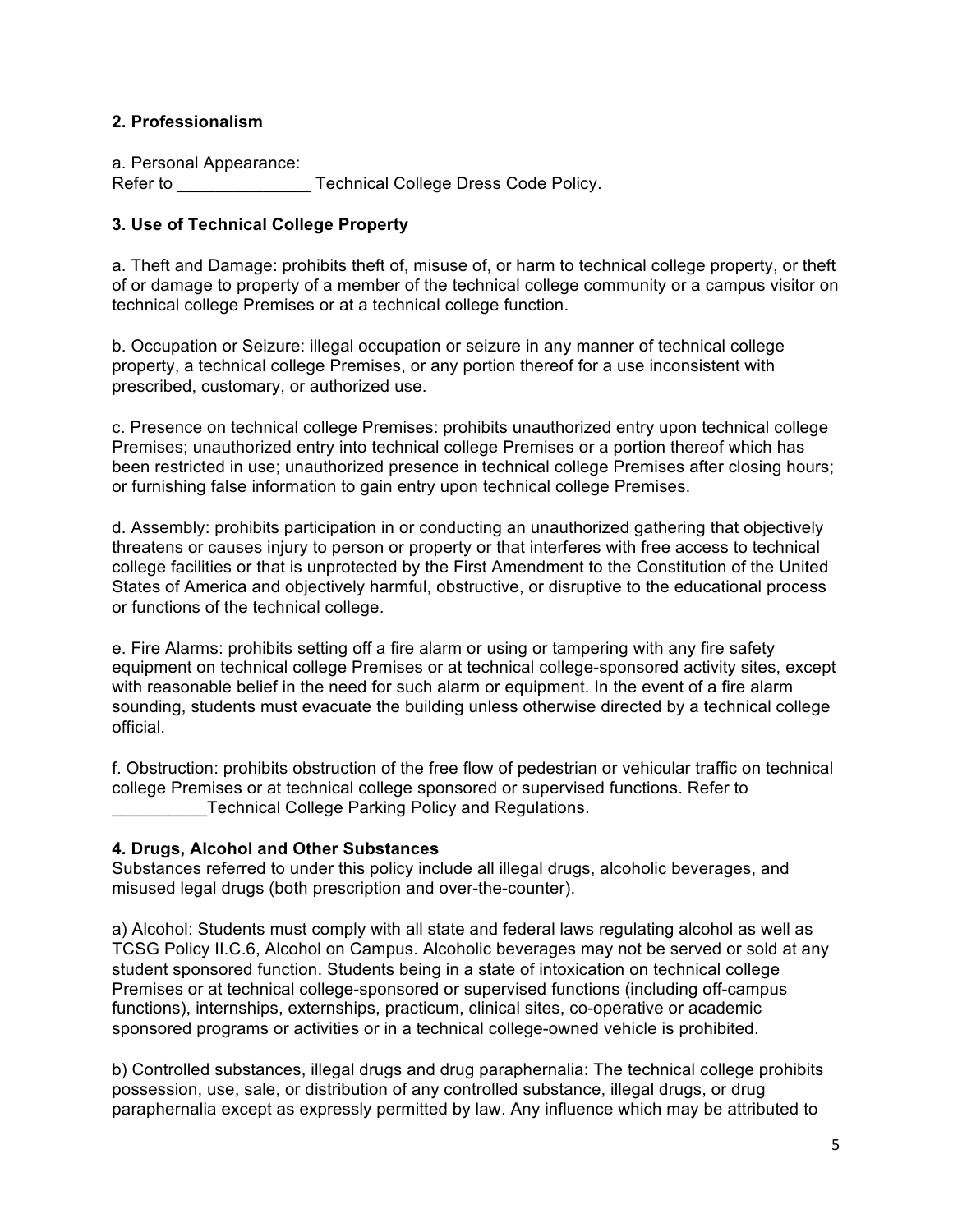the use of drugs or of alcoholic beverages shall not in any way limit the responsibility of the individual for the conduct or consequences of his/her actions.

c) Food: The technical college prohibits eating and/or drinking in classrooms, shops, and labs or other unauthorized areas on technical college Premises, unless otherwise permitted by technical college officials.

d) Smoking/Tobacco: The technical college prohibits smoking, or using other forms of electronic, alternative smoking devices or other forms of tobacco products in classrooms, shops, and labs or other unauthorized areas on technical college Premises. Refer to the Technical College Tobacco Policy.

## **5. Use of Technology**

a. Damage and Destruction: Destruction of or harm to equipment, software, or data belonging to the technical college or to others is considered unacceptable usage. This may include altering, downloading, or installing software on technical college computers, tampering with computer hardware or software configuration, improper access to the technical college's network, and disconnection of technical college computers or devices.

b. Electronic Devices: Unless otherwise permitted by technical college officials, the technical college prohibits use of electronic devices in classrooms, labs, and other instructional, event, or affiliated facilities on technical college Premises. Such devices include, but are not limited to cell phones, beepers, walkie talkies, cameras, gaming devices, and other electronic devices, which may cause unnecessary disruption to the teaching/learning process on campus. The technical college also prohibits attaching personal electronic devices to college computers under any circumstances.

c. Harassment: The technical college prohibits the use of computer technology to objectively interfere with another's legal right to be free from harassment based on that individual's race, color, creed, genetic information, national or ethnic origin, gender, religion, disability, age, political affirmation or belief, disabled veteran, veteran of the Vietnam Era or citizenship status.

d. Unacceptable Use: Use of computing facilities to interfere with the work of another student, faculty member or technical college official. This includes the unauthorized use of another individual's identification and password.

\_\_\_\_\_\_\_\_\_\_Technical College prohibits any additional violation to the Department's Acceptable Computer and Internet Use Policy.

#### **6. Weapons**

The Technical College System of Georgia is committed to providing all employees, students, volunteers, visitors, vendors and contractors a safe and secure workplace and/or academic setting. The possession, carrying, or transportation of a firearm, weapon, or explosive compound/material in or on college building or property shall be governed by Georgia state law. All individuals are expected to comply with the related laws. Failure to follow laws pertaining to weapons is considered a violation of the Student Code of Conduct. Relevant Georgia laws to be aware of and compliant with include but may not be limited to: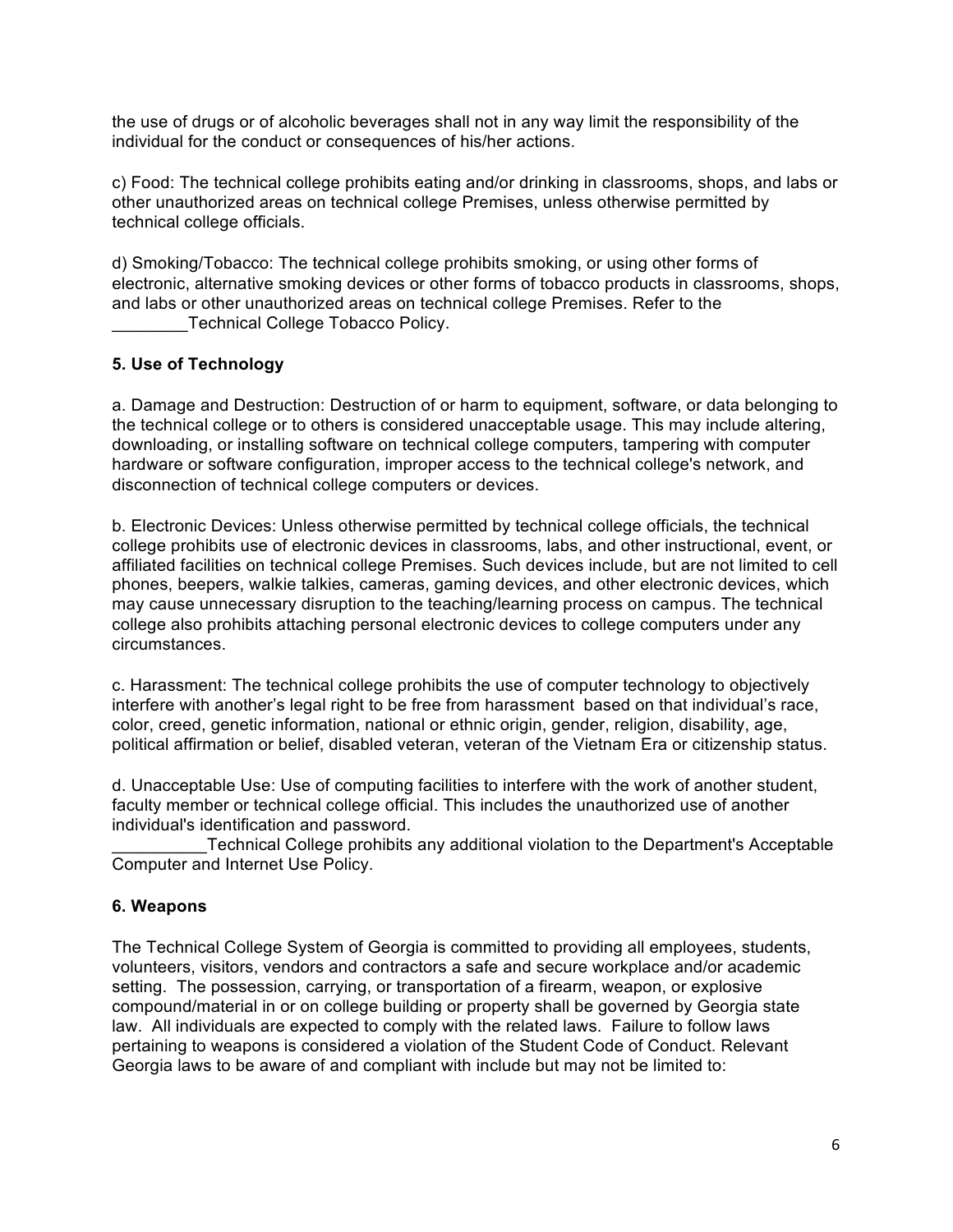O.C.G.A.§ 16-8-12(a)(6)(A)(iii) O.C.G.A.§ 16-7-80 O.C.G.A.§ 16-7-81 O.C.G.A.§ 16-7-85 O.C.G.A.§ 16-11-121 O.C.G.A.§ 16-11-125.1 O.C.G.A.§ 16-11-126 O.C.G.A.§ 16-11-127 O.C.G.A.§ 16-11-127.1 O.C.G.A.§ 16-11-129 O.C.G.A.§ 16-11-130 O.C.G.A.§ 16-11-133 O.C.G.A.§ 16-11-135 O.C.G.A.§ 16-11-137 O.C.G.A.§ 43-38-10

#### **7. Gambling**

The Technical College System of Georgia prohibits the violation of federal, state or local gambling laws on technical college premises or at technical college sponsored or supervised activities.

#### **8. Parking**

The technical college prohibits violation of Technical College regulations regarding the operation and parking of motor vehicles on or around Technical College Premises.

#### **9. Financial Irresponsibility**

The technical college prohibits the theft or misappropriation of any technical college, student organization or other assets.

#### **10. Violation of Technical College Policy**

Violation of System or Technical College Policies, rules or regulations including, but not limited to, rules imposed upon students who enroll in a particular class or program, internships, externships, practicum, clinical sites, co-operative, or any academic sponsored programs or activities, student organizations or students who reside in on-campus housing.

#### **11. Aiding and Abetting**

Aiding, abetting, or procuring another person to do an activity which otherwise violates this Code of Conduct is prohibited.

#### **12. Falsification of Documentation**

Disciplinary proceedings may be instituted against a student who falsifies any documentation related to the technical college either to the technical college or to others in the community, including, but not limited to falsification of: technical college transcripts; transcripts or other